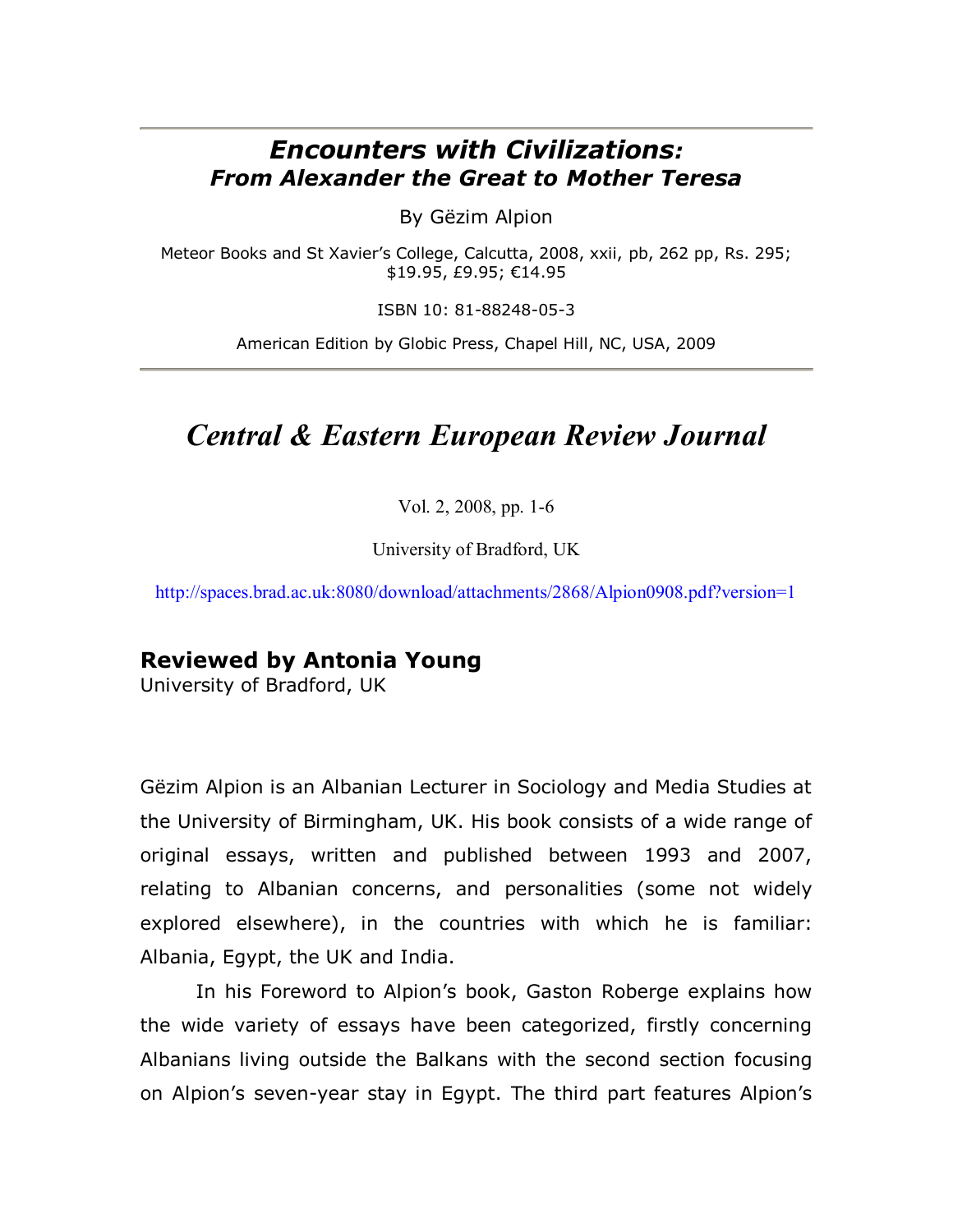successful career in the UK and his development of 'imagology'. Finally, with India as the title of Part Four, much of the text relates to Mother Teresa, both as controversial figure and as possible saint.

In a brief article 'Kosova  $-$  a corner of Europe still waiting for peace' (2003), Alpion remarks on the curious fact that all signs at Prishtina's airport are in English, regardless of the languages of the inhabitants of Kosova.

Under the chapter title 'Foreigner Complex' the author explains how great the effect of the Roman Empire on Egypt was, in diminishing the pride of its people in their extraordinary cultural achievements over previous centuries. However, Egypt stuck to its law forbidding Jews and Christians from serving in its army, right up to l952. Alpion explores, through fictional dialogue, possible questions that might have been put to Mohammed Ali, a 19th century Albanian ruler of Egypt. He also describes something of the rule of this Albanian leader, and his poisoning of 470 'cruel, turbulent' Mamluks at a banquet in 1811. Ali employed French archaeologists to unearth much of Pharaonic civilisation, but deplored the plundering of Egypt's antiquities for Parisian museums. Alpion praises Anwar Sadat's attempts to find a peaceful solution to the Arab-Israeli conflict, remarking on the strong opposition which brought about Sadat's assassination in 1981.

An unusual topic for academic writing is Alpion's 'Egyptian Coffee Shops'. It may be a truism to comment that there have always been drinks vendors in markets, but Alpion elaborates on the substances which were sold, noting that wine and beer were extremely important in Ancient Egypt. Sesmu, the god of wine was worshipped throughout the land. Coffee, although not grown in Egypt at the time, but imported from India, became very popular under Mohammed Ali; and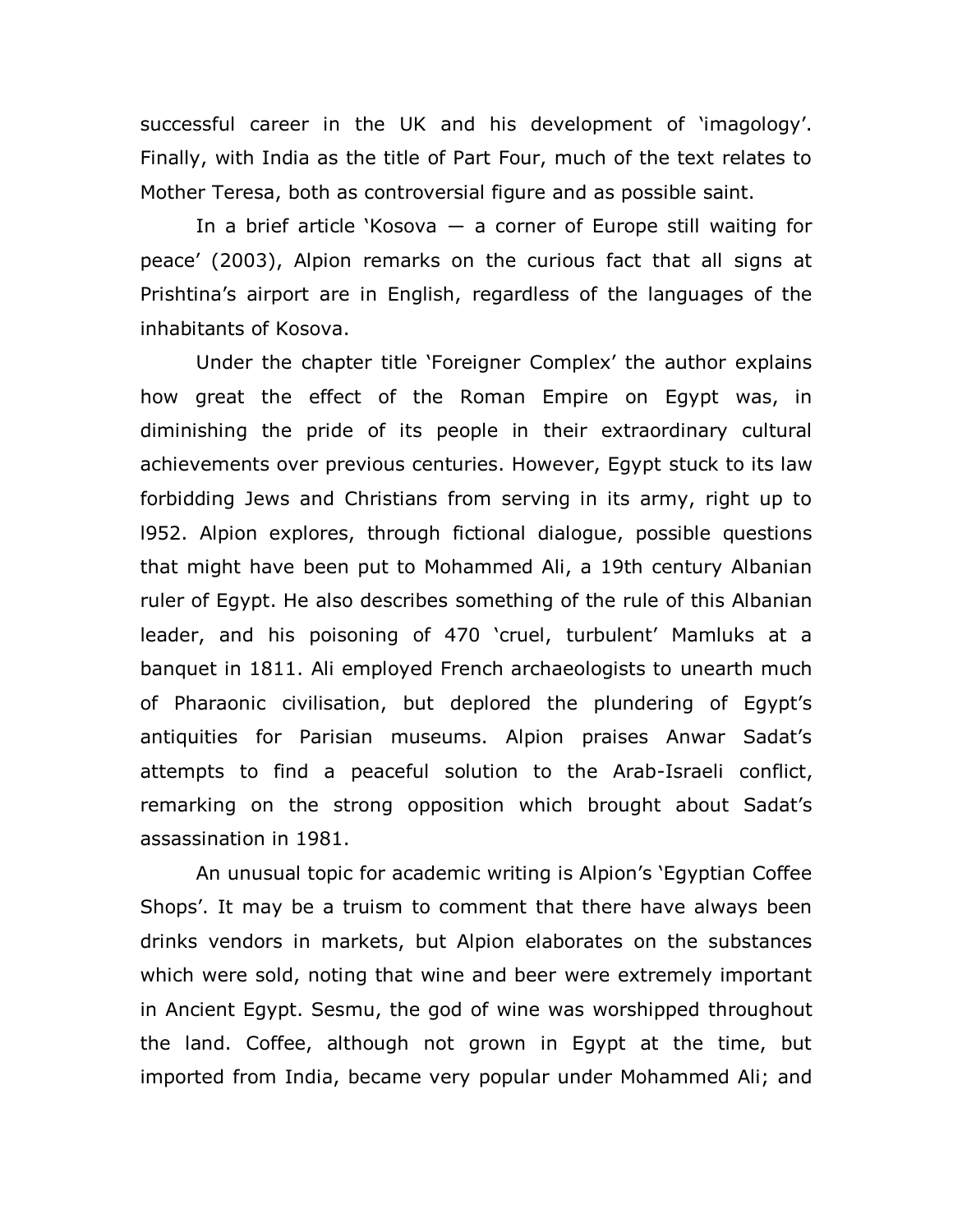coffee shops became the centre of public thought, debate and social life. Alpion describes three different types of coffee shop, attracting different sections of the population. He concludes by noting that coffee shops no longer have such political importance and that their greatest popularity is now seen at times of international football matches.

The Bride of Hapi, traditionally was the most beautiful woman of each year, given in sacrifice to Hapi, who was both god and goddess depicted as: 'a voracious bridegroom … a bloated hermaphrodite with a pregnant belly'. The belief was that by making the annual sacrifice of drowning the beautiful bride in the Nile, Hapi would be sufficiently appeased to prevent terrible flooding for another year. Although Christianity was already widespread in Egypt by the first century AD, it was not until the 4th century that questions concerning the annual sacrifice took any effect. Thus the tradition died for many centuries, until national pride in Egypt's rich cultural heritage in the l9th century called back to activity something of the ancient tradition. However, the ritual now involves the bridegroom being ceremonially married to a stone doll, dressed as a bride. This has now become a five day festival, attended by large crowds.

In 'A Parade of Porters', Alpion describes the change of duties ascribed to porters of living units, from smartly dressed men welcoming to and opening doors for inhabitants and guests, to watchmen of the buildings, working from under dark stairways, keeping up with gossip and rental or sale availabilities. Some house their entire families in a tiny dark room here, others prefer to keep their farming families at a distance.

'*If Only the Dead could Listen*' is the name of a very successful play which Alpion wrote and staged in Birmingham, UK. The play elucidates the extremely precarious situation of recent Albanian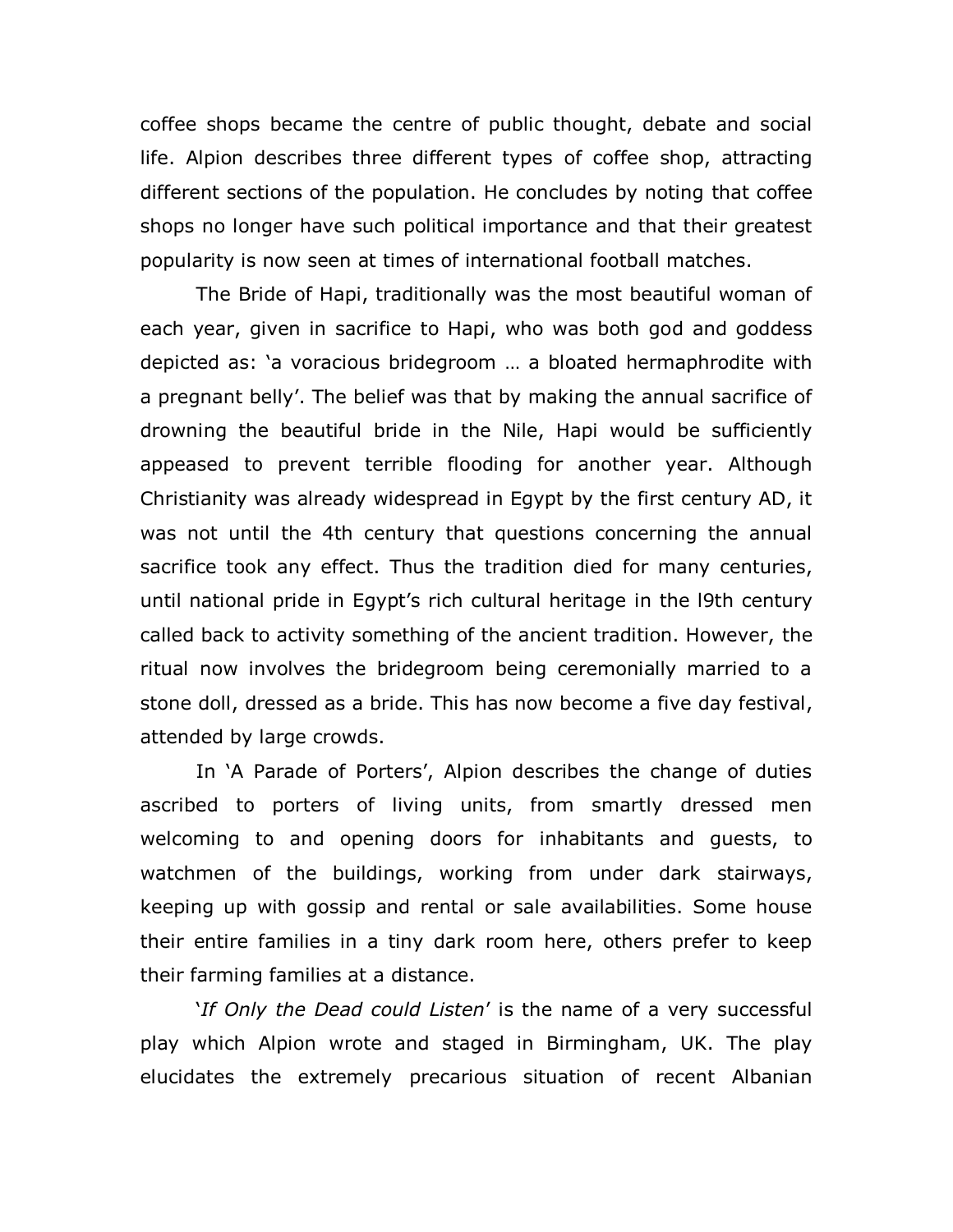immigrants in the UK, pointing out the pain which caused them to flee their homelands and the humiliations they are subjected to in a land which they hoped would give them another life chance.

In his chapters on images of Albania and Albanians in English literature and the media, Alpion first likens Albania as the nearest European equivalent to Egypt (both waiting millennia before having the opportunity of self-government, yet having the tenacity to retain their cultures against great odds). Alpion's greatest positive attention is given to Edith Durham (the British travel writer, known to all Albanians and Albanologists), for her depth of understanding. There is discussion about Shakespeare's rather brief references to Albania and Albanians. As far as negative imagery is concerned, Alpion finds many writers to quote, including even J. K. Rowling, whose only references to Albania are very negative, and destructive as Alpion notes in that she is such an extremely popular writer for children, and that their minds can be distorted towards Albania before they even have a chance to hear any other view. He notes that another particularly negative portrayal is that given by Robert Carver in his popular, and light-heartedly written book, *The Accursed Mountains*: *Journeys in Albania*. Both these books are on sale widely worldwide, the former even in translation into Albanian, and even available at the Mother Teresa Airport (formerly Rinas), Tirana. Alpion also quotes from many journalists who have profited from writing derogatorily, or making fun about Albania as their subject. He notes that Edward Said wrote on the misconception spread through Western writing concerning Arabs, finding that the same is true of writing on Albanians. This is enhanced by Western 'unsavoury opinion of the Balkans', very often in writing by those who have never been in the region. He also finds the terms 'exotic', 'primitive' and 'uncivilized' to be words used too frequently in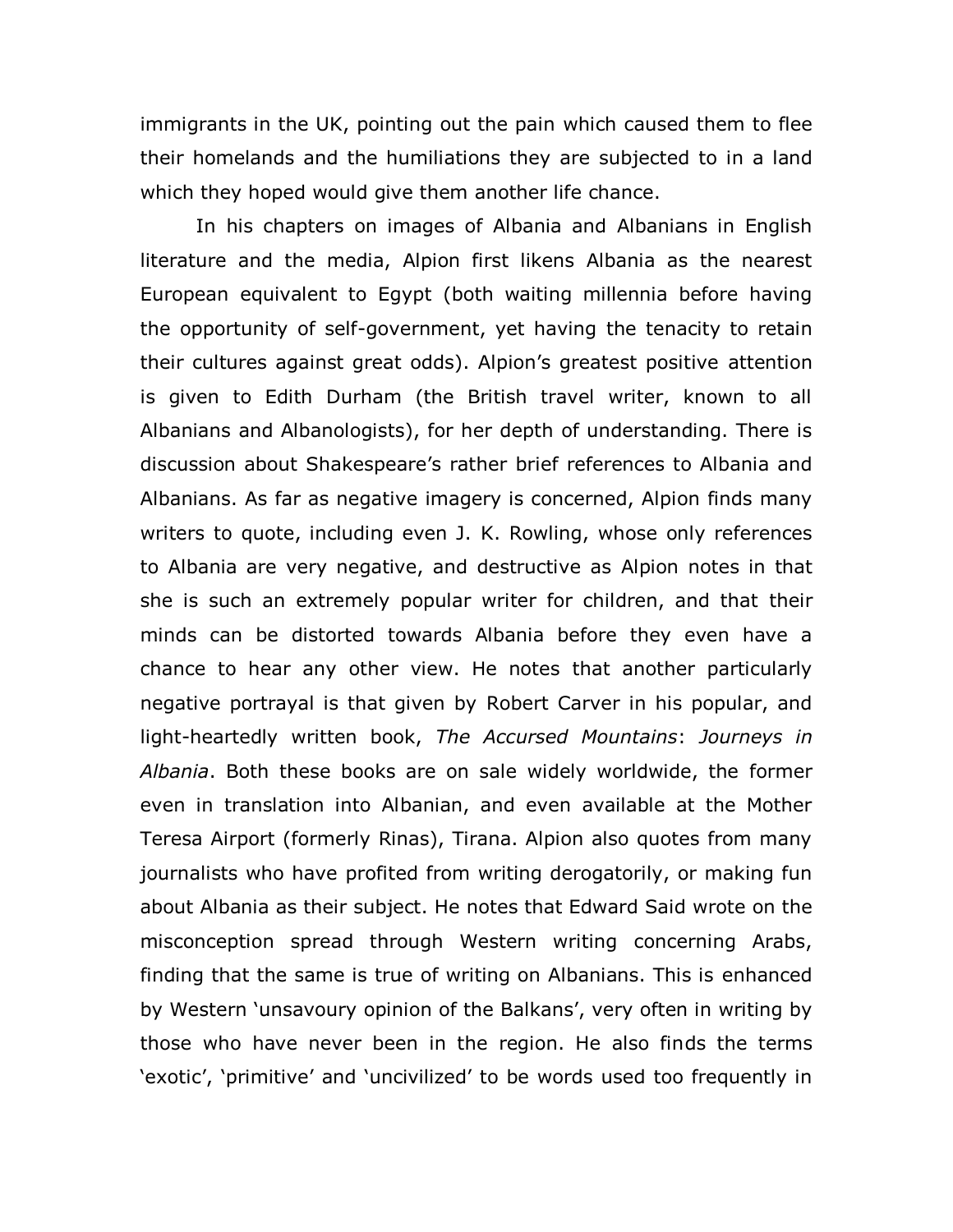the media, sensationalizing newspaper and travel accounts, and he demonstrates biased, even hostile, journalism in the *Financial Times.*  The situation is shown to have been at its very worst regarding Albanians in Kosovo in the l990s when the British press was highly influenced by the Miloševic regime.

Alpion looks very insightfully into the ways in which so many, particularly those of religious and political groups and the media, have distorted the life and work of Mother Teresa, not least Malcolm Muggeridge in his 'discovery' of her in l968. There is a clear explanation of how Muggeridge turned that 'discovery' to his own advantage from which he made his career; less clear is how far Muggeridge was taken in by his own eagerness to believe in the miracles he sought to convey. Alpion can find no fault with Mother Teresa's motives and actions in her help of the poor, and exalts her claim of the equality of all human beings 'we are all children of God'. However, he points out that she would never find fault with poverty and would therefore not look for its root, but rather claimed that the greatest crime in the world was abortion, for which she blamed the would-be mothers, of murder. On this subject there is a chapter specifically devoted to the issue of Mother Teresa's abhorrence for abortion, contributed by Gaston Roberge, suggesting that it was improper for her to have used the Nobel Prize acceptance speech to promote the 'pro-life' stance. Alpion explores at length the many opposing views of Mother Teresa as a celebrity, looking at subjectivist, structuralist and post-structuralist approaches to her status as a celebrity. He explains that rather little is known of her childhood, other than that she was quite sickly, and that she had 'revelations' (which some could claim were moments of delirium due to illness). Alpion aims to set out all the possible outlooks on Mother Teresa, to enable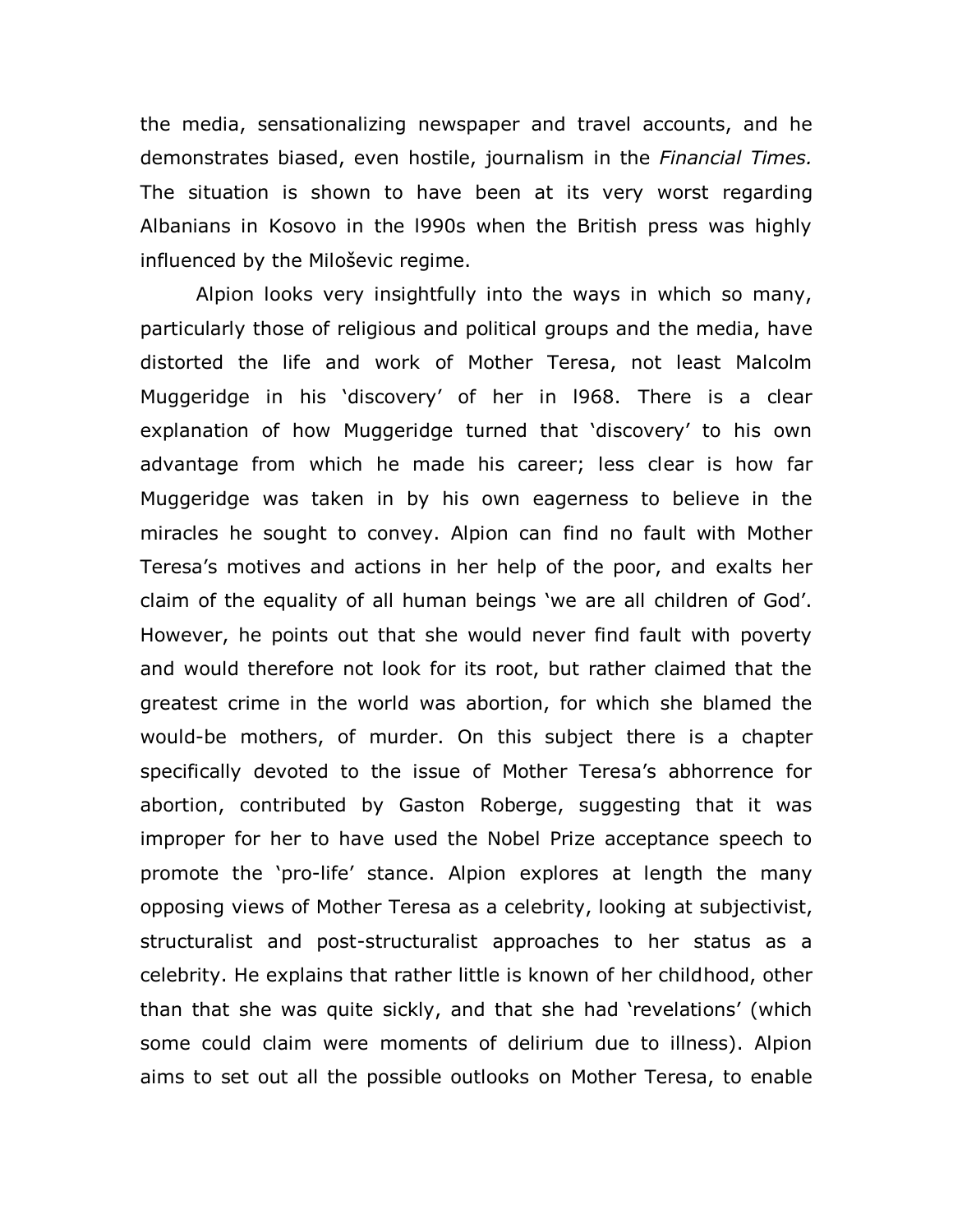the reader to come to her/his own conclusion. In addition to the adulation and support which Mother Teresa earned through her selfless work, Alpion describes how she was able to influence media as well as many 'friends in high places'. Bob Geldof said of her that she was 'as deft a manipulator of the media as any high powered American PR expert'. Christopher Hitchens was one of the first journalists to present a strong criticism of her, claiming her to be a 'conspiratorial religious figure'. An Indian critic of her is Dr Aroup Chatterjee. Each of these critics wrote whole books on their very negative views of Mother Teresa. Chatterjee even believes the reason that many support Mother Teresa's work is for their strong personal grudges against the city of Calcutta (one of the few places outside the former Soviet Union, where it was still possible to find statues of Marx, Engels, Lenin and Stalin right into the early l990s) and its people. He considers that Muggeridge and Robert Strange McNamara (the former American Secretary of Defence, who later became President of the World Bank) had too great an influence in securing the Nobel Prize for Mother Teresa in l979. There are book reviews on two of the very many books written about Mother Teresa.

In a chapter 'Brain Down the Drain', Alpion discusses the sad waste of the talents of émigré Albanians, and others, leaving their countries in the hope of better opportunities, only to find that their qualifications are unappreciated, discounted and their disadvantages as outsiders accumulate and cause depression and hopelessness. He finds that negative media images considerably exacerbate problems for many, by highlighting crimes of the few, without extolling the virtues of the majority. Even where immigrants find some success, especially in academia, they often find they are given less value, this being explained by employers, for example, by the fact that they